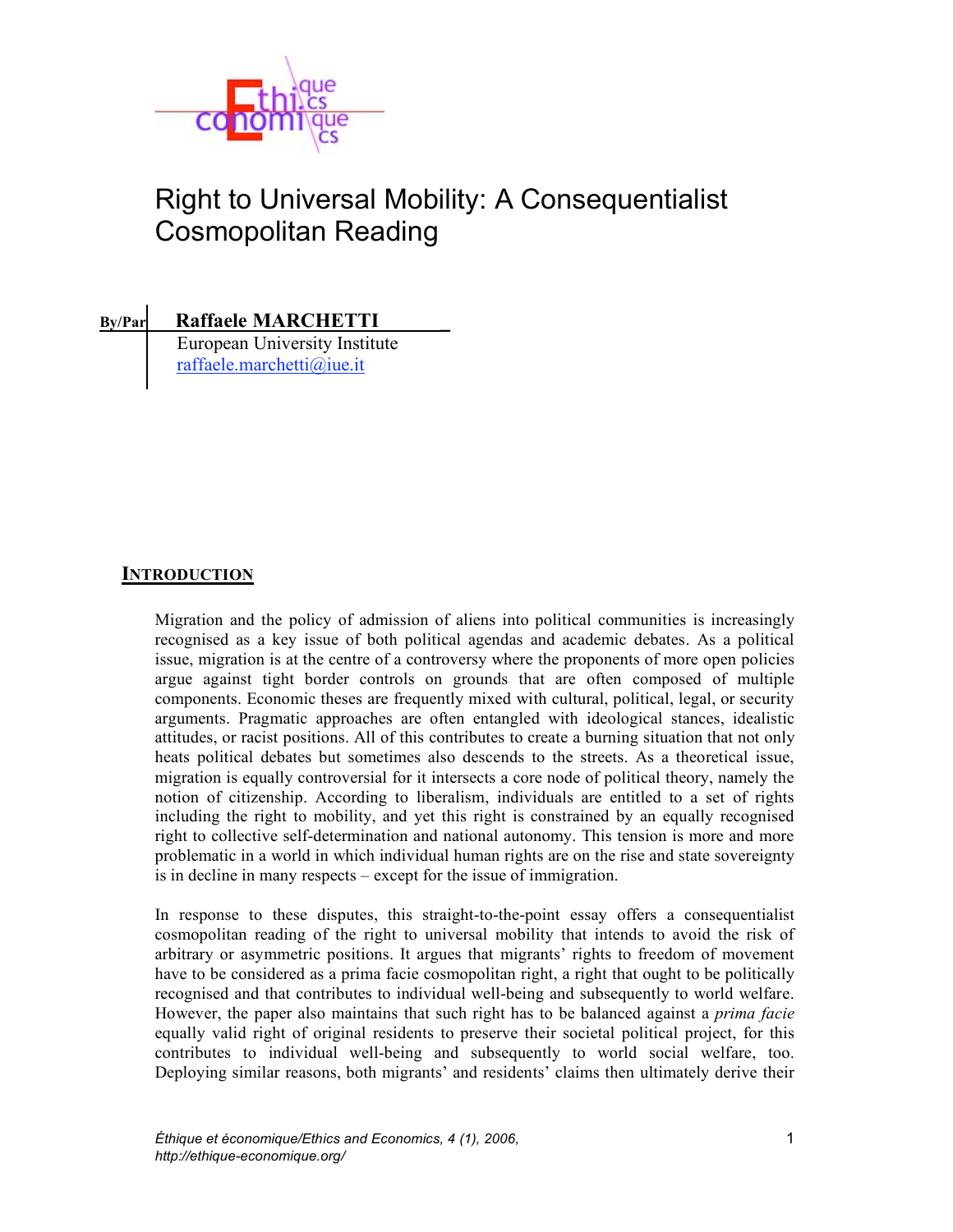guaranteeing freedom of choice on different political levels. Hence, a fair political system ought to symmetrically balance these two contrasting claims by appealing to their common principle of justice.

### **FREEDOM OF CHOICE AND THE VALUE OF CITIZENSHIP**

(egitimacy from a *single* principle of *global* isstice, that of maximising social welfare by the single principle of *global* isstemation of the carrieral properties of *global* issues the control of the carrieral proper Liberalism is centered on the primacy of individual freedom of choice, in that the cardinal value that political arrangements have to pursue is individual liberty. In this paper, I present a consequentialist and welfarist understanding of freedom of choice according to which each individual is entitled to achieve and develop the status of independent choice-maker<sup>1</sup>. Since the individual capacity for choice between different life options is considered the most viable indicator of well-being, individual rights are deemed to be the most reliable instrument to achieve the greatest social welfare. In order to guarantee each individual his or her personal capability to choose freely and thus to pursue his or her own well-being, a number of specific social and political reforms need to be envisaged. Here I will concentrate on those reforms that touch freedom of choice as applied to the case of political participation in the public decision-making processes at each level of political action. These rights are intended as multilayered prerogatives to be granted to each citizen.

Migration is here examined with reference to the political dimension of movement concerning the issue of admission into a foreign political society, thus of acquisition of citizenship. Within this context, citizenship is understood as a set of legal entitlements allowing for freedom of choice and full membership of the political community. This set is based on a fundamental principle of equality and reciprocity, and is impartially guaranteed to every member of the polity. Insofar as for members of the collective exercising selfgovernance is usually recognised as the minimal precondition for democratic life, the acquisition of this set of rights is considered crucial to effective participation in social and political life2. When migrants are deprived of citizenship rights they are *de jure* excluded from the political community and suffer a subaltern status.

In order to grasp the meaning of the current proposal, it is fundamental to notice that current international customary law grants to the state an absolute right to refuse admission into its citizenry and territory. Provided no relevant conventions or humanitarian measures are

l

 $<sup>1</sup>$  For more on the normative foundation of this position refer to Raffaele Marchetti, "Consequentialist"</sup> Cosmopolitanism and Global Political Agency," in *Global Ethics and Civil Society*, in J. Eade and D. O'Byrne, (eds.) (Aldershot: Ashgate, 2005), pp. 57-73.

<sup>2</sup> Gerard Delanty, *Citizenship in a Global Age: Society, Culture, Politics* (Philadelphia, PA: Open University Press, 2000), § 1-2; Will Kymlicka and Wayne Norman, "A Return of the Citizen: A Survey of Recent Work on Citizenship Theory," *Ethics,* 104 (1994), pp. 352-81.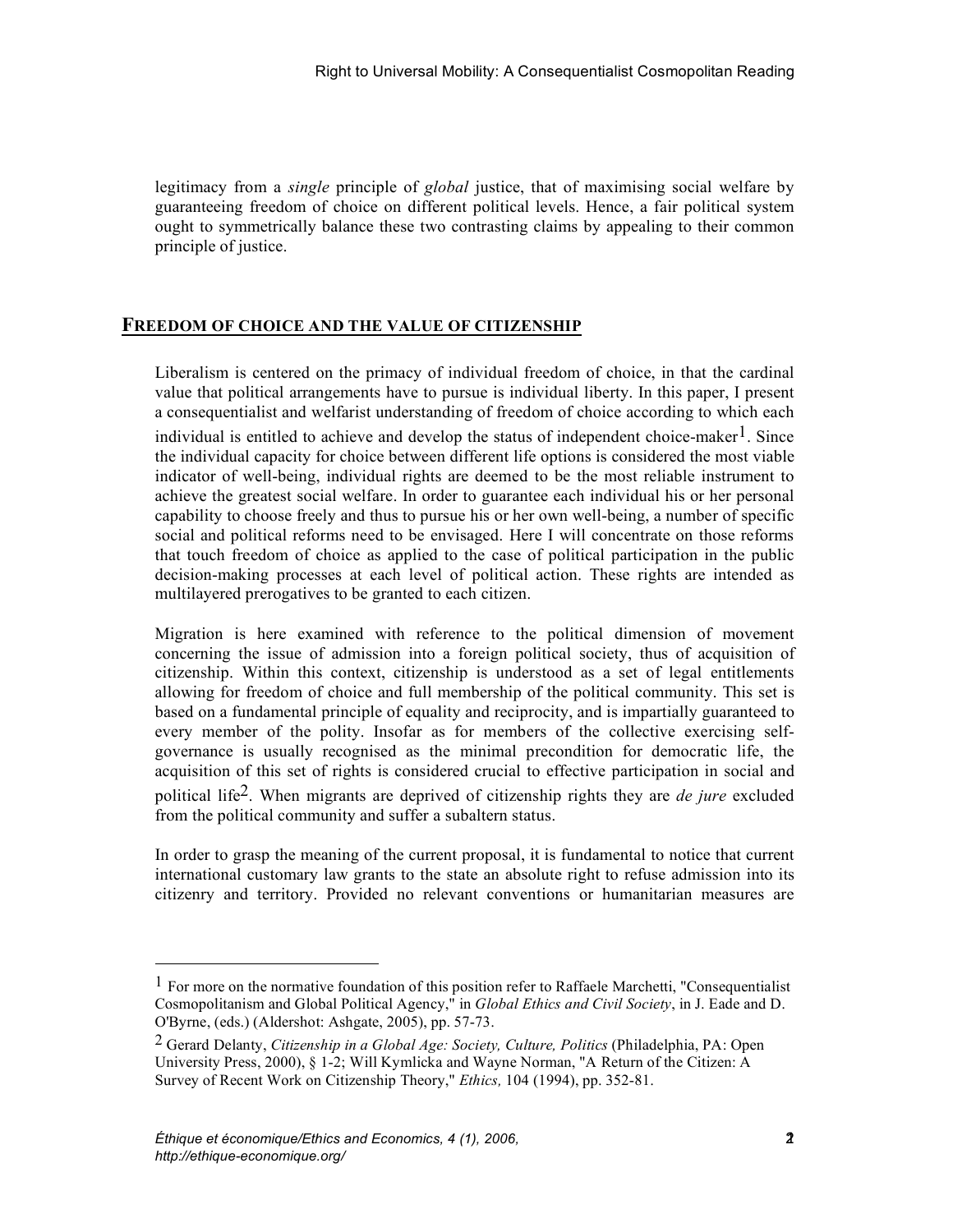applicables<sup>3</sup>, the crisial in a dmit aliens is never an illicit act. However, such a statist position in the admit aliens in the statistic position in the admit aliens in the statistic position of the statistic actual pr is increasingly under pressure both from a normative point of view for its inconsistency with fundamental principles of impartiality and as a matter of fact given that increasing numbers of states recognise the possibility of double or even multiple citizenship<sup>4</sup>. One way of reinterpreting the tension between universal and national claims concerning the issue of immigration consists in progressively imposing limits on state sovereignty according to international or intergovernmental laws. Usually this interpretation implies considering migrants as aliens, or non-citizens and non-subjects, the state being accepted as the only agent entitled to confer such privileged status. This approach typically corresponds to the image of concentric circles, with a small social group (or even the family) constituting the smallest of these circles. Subsequently, progressive enlargements are envisaged. In diametrical opposition to such an exclusionary mechanism, this paper advocates an approach that is cosmopolitan and all-inclusive from the beginning<sup>5</sup>. Migrants are not non-citizens with only narrowly circumscribed rights; but they are cosmopolitan citizens entitled, as much as 'permanent' residents are, to participate in the decision-making processes world-wide which extend to different spheres of political action. In other words, individuals come first whereas states remain political devices for the promotion of social welfare. In order to unfold such a position it is, however, necessary to examine more carefully the ground on which both residents' and migrants' claims are traditionally based, namely the issue of citizenship.

## **LEGITIMACY OF RESIDENTS' CLAIMS**

 $\overline{a}$ 

The claims of citizens to control entrance into their national territory are based on the principle of self-determination. According to this principle, a group is entitled to collectively decide over its destiny, including its membership. This reasoning constitutes an extension of the individual right to freedom of choice to the collective domain. Such group prerogatives usually rely on a liberal-communitarian argument holding that a political project is necessary for imbuing individual lives with meaning and that a genuine political project can only be carried out in the vernacular, i.e. at the local/state level.

From the perspective of this paper, the liberal-communitarian argument only has derivative force. It is warranted provided it is conducive to social well-being. Genuine communitarian scholars, however, do no deploy such an instrumental reading. If a strict, non-instrumental communitarian perspective is maintained, then the state-centric point of view should be rejected for at least two reasons, which in different ways concern the principle of non-

 $3$  It has to be noticed that a number of international conventions impose limits on state sovereignty, according to the principle of non-discrimination. Yet, only very rarely do they comment on issues of admission, except in the case of reunion of minors to parents and refugees.

<sup>4</sup> Saskia Sassen, "Beyond Sovereignty: De-facto Transnationalism in Immigration Policy," *European Journal of Migration Law,* 1, no. 2 (1999), pp. 177-98.

<sup>5</sup> Raffaele Marchetti, "Interaction-Dependent Justice and the Problem of International Exclusion," *Constellations,* 12, no. 4 (2005), pp. 487-501.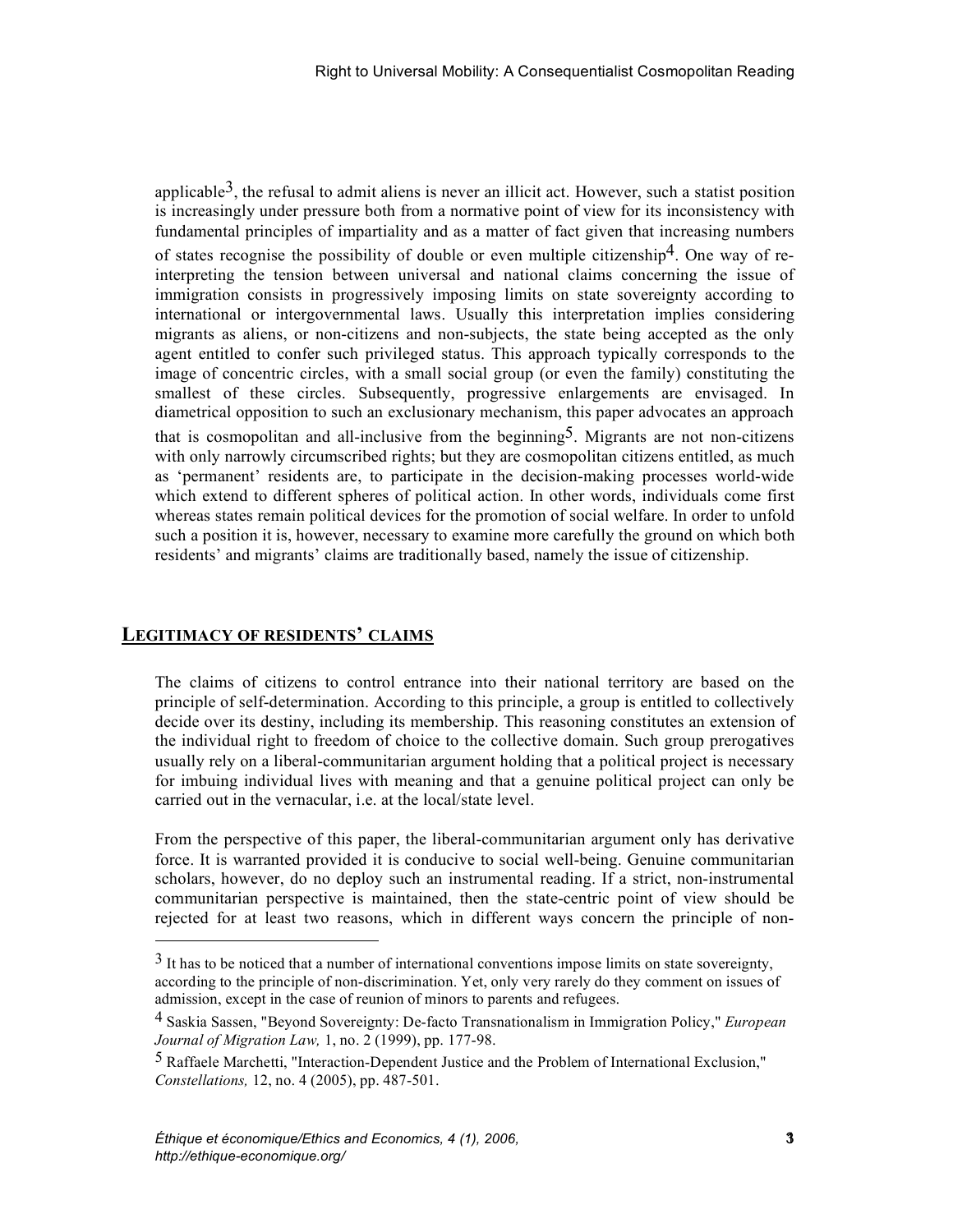centric policies do not recognise the supervenience of the principle of impartial consideration of each individual right on equal opportunity of choice. Secondly, the nationalist orientation should be rejected for the way it intentionally discriminates among would-be migrants, admitting only those who satisfy entry requirements shaped to the needs of the receiving countries. Both reasons ultimately affect the guarantee of individual freedom of choice and thus the overall promotion of social well-being.

### **LEGITIMACY OF MIGRANTS' CLAIMS**

Similarly to the case of resident citizens, migrants' claims are fundamentally based on the recognition of universal rights. Freedom of movement is usually included in the set of fundamental individual rights that are crucial for human dignity and for full participation in the political life of a community. Traditionally applied to the domestic domain only, the value of universal mobility is mostly evident when it is denied. An important criticism of dictatorial regimes concerns, in fact, their restrictive attitude toward mobility within and beyond national territory. As much as other domains of freedom of choice, freedom of movement remains a key component for the enhancement of individual, and thus of social well-being.

discrimination. Firstly, by conceding an almost absolute privilege to original residents, state-<br>dot each individual right on equal opportunity of choice. Secondly, the nationalis orientation<br>of each individual right on eq From the perspective of this paper, this liberal-universalist reading of the right to mobility also only has derivative force, i.e. it is warranted provided it is conducive to social wellbeing. Genuine 'open-borders' scholars, however, do not deploy such instrumental reading. If a strict, non-instrumental universalist perspective is maintained, the radical alternative of open borders should be refused for a number of distinct reasons related to the impartial dealing with both migrants and receiving populations. Note that these reasons are of a hypothetical nature, for they invoke possible but not empirically provable scenarios associated with the sudden fall of borders. Concerning migrants, the policy of completely open borders here and now could be self-defeating, in so far as it could subvert the expectations of would-be migrants themselves who expect to arrive into a specific country with distinct socio-economical characteristics. As for local residents, a similar line of argument applies, for their expectations should also be taken into account and with equal weight. Were borders suddenly and completely open, a possible result could be a substantial re-shaping of social identity and of the entire state structure, with potentially huge social costs in terms of well-being.

#### **MIGRATORY COSMOPOLITANISM**

It is now time to re-construct a legitimate normative framework to deal with the migration issue from a global perspective. The task here consists in investigating which institutional setting would best serve the promotion of freedom on a global level. Since institutions serve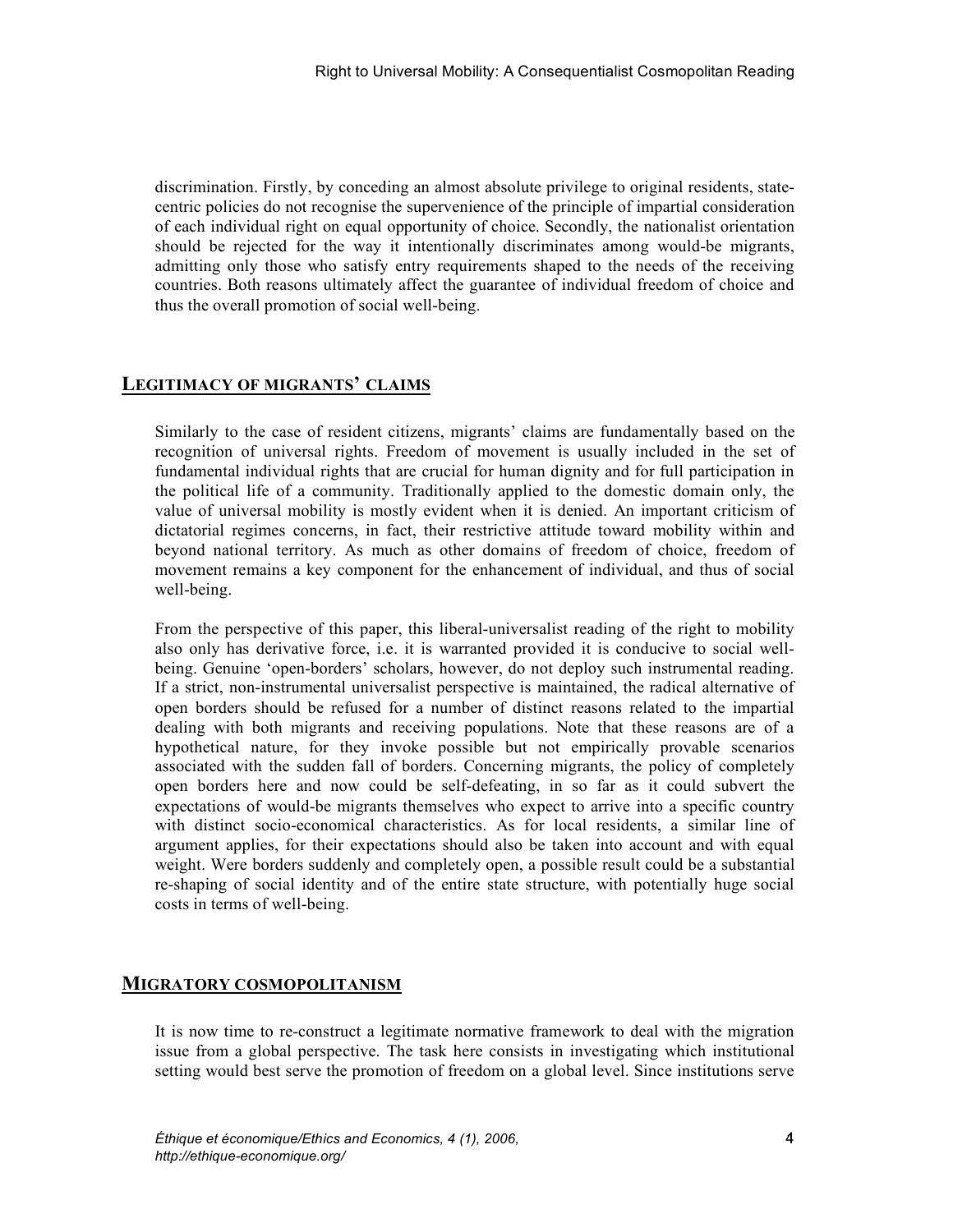institutional schemes should be assessed in terms of the access they accord individuals to the status of free choice-makers. Consequently, different rights-related claims have to be reassessed from this global and all-inclusive perspective.

In ultimately promote social welfare via individual freedom of choice, alternative and the system of choice, alternative social welfare in the system of choice and the consequent of the choice of choice of choice and the With regards to the political reading of migration, the starting point of the cosmopolitan argument on the movement of people stems from a prescriptive observation. Cosmopolitanism affirms that the scope of justice should be universal as no discrimination is justified when considering the ultimate rights of every citizen to control his destiny, i.e. to equal individual self-determination. In this vein, individual freedom of choice and subsequent political entitlements to take part in the public decision-making process at all political levels form the normative core of the cosmopolitan criteria to assess international affairs. Underpinning this is the fundamental ethical postulate regarding impartiality that demands the extension of the application of the norm regarding individual nondiscrimination to the global level<sup>6</sup>. In fact, in order to preserve his/her individual autonomy via freedom of choice, the agent needs to extend his political entitlements to the totality of the sphere of political action<sup>7</sup>. Individuals need to have a political voice in different spheres of political action (beyond those traditionally limited by the national territory) to have their freedom of choice best preserved. In order to comply with the requirements of global justice, such an extension of rights needs to be balanced, on an equal footing, against the political entitlements of other social actors.

These considerations lead us to question the mainstream framework, which considers migration only a national issue and gives priority to residents' claims. According to cosmopolitanism, this move constitutes a prejudicial limitation of the original question that inevitably delivers a distorted and biased answer, in which the migrant remains on an unequal standing. As an alternative to this, a radical repositioning of the receiving countries is developed and an equalising balance is struck between migrants and residents. This change of perspective calls for an equal status of cosmopolitan citizenship for migrants and resident citizens. Moreover, we can derive a right to free passage with regard to the movement of people.

A cosmopolitan citizenship characterised by these rights becomes *de facto* a crucial institutional factor for individuals to increase (but sometimes even simply to exercise) their autonomy to choose differing life options, and their capability to govern the socio-political domain by changing their place of residence. Much as at the domestic level the right to movement within the national territory has proved crucial in the self-realisation of one's

l

<sup>6</sup> Robert Goodin, "If People Were Money..." in *Free Movement. Ethical Issues in the Transnational Migration of People and of Money.*, in B. Barry and R. Goodin, (eds.) (Hemel Hempstead: Harvester Wheatsheaf, 1992), pp. 6-22; Peter Singer and Renata Singer, "The Ethics of Refugees Policy," in *Open borders? Closed societies?: the Ethical and Political Issues*, in M. Gibney, (eds.) (New York: Greenwood, 1988), pp. 111-30.

<sup>7</sup> Raffaele Marchetti, "Human Rights as Global Participatory Entitlements," in *Between Cosmopolitan Ideals and State Sovereignty. Studies on Global Justice*, in R. Tinnevelt and G. Verschraegen, (eds.) (London: Palgrave, 2006), pp. 159-69.